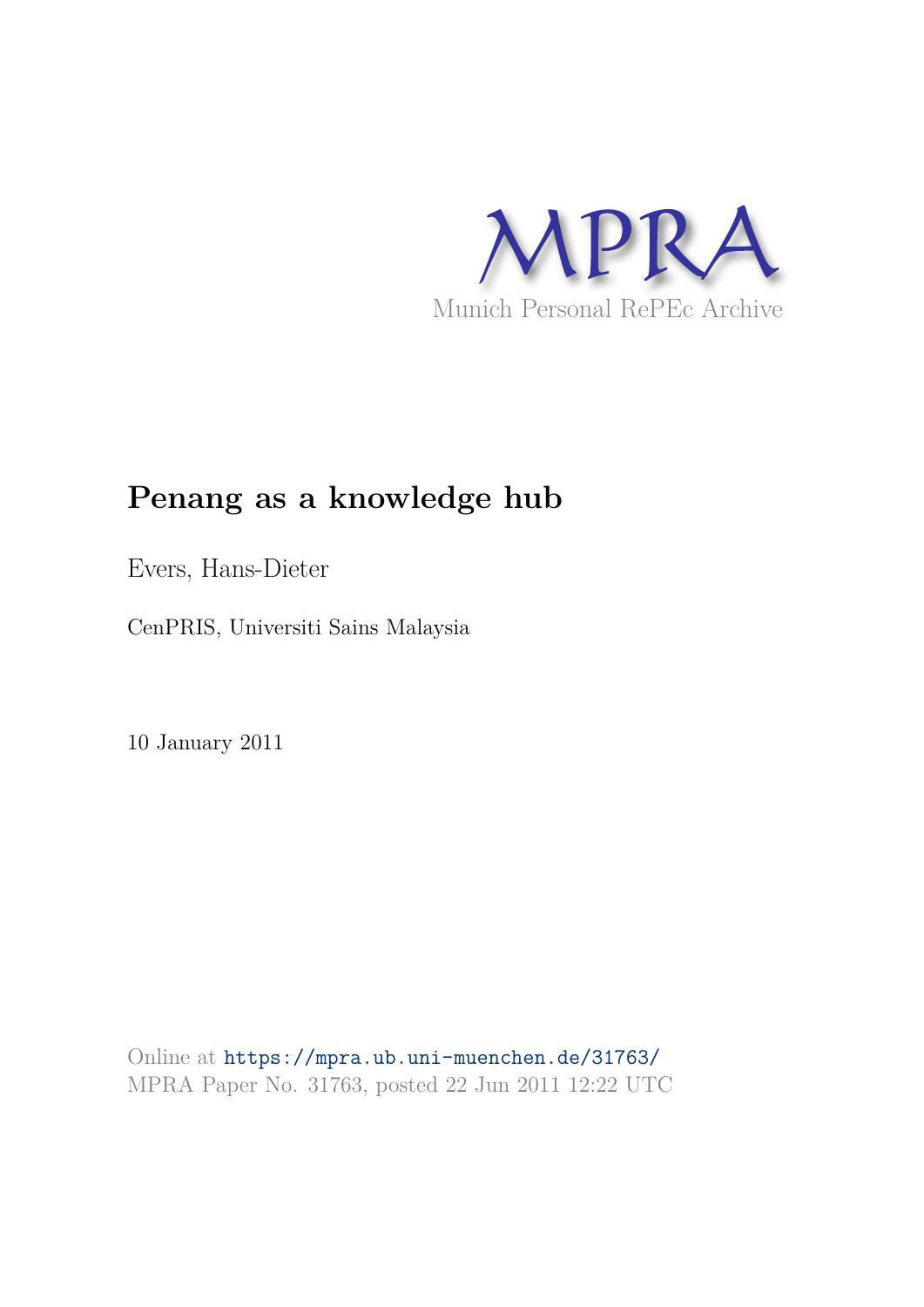

**Centre for Policy Research and International Studies Universiti Sains Malaysia** 

**\_\_\_\_\_\_\_\_\_\_\_\_\_\_\_\_\_\_\_\_\_\_\_\_\_\_\_\_\_\_\_\_\_\_\_\_\_\_\_\_\_\_\_\_\_\_\_\_\_\_\_\_\_\_\_\_\_\_\_\_\_\_\_\_\_\_\_** 

## **Penang as a Knowledge Hub**

Hans-Dieter Evers

#### **Abstract**

*Malaysian development strategies since independence, again in the 10th Malaysia Plan 2010 have emphasized the development of industrial clusters, like the Penang free trade zone and the MSC. Malaysia has two strong knowledge clusters: the Klang valley with KL and the MSC, Penang State and a number of smaller clusters. A calculation of the density of knowledge institutions and knowledge personnel show the epistemic landscape of Malaysia. A preliminary study of Penang reveals that the epistemic landscape is fragmented. There are several areas with a high density of knowledge institutions and knowledge workers, which however do not necessarily overlap with industrial clusters. These imbalances need to be corrected to ensure a safe passage towards a knowledge-based economy and society.* 

**Keywords:** Malaysia; Penang; knowledge clusters; knowledge economy; development strategy

#### **1. Cluster development**

Studies have shown that industrial clusters enhance the competitive advantage of states or regions. Clustering of related industries reduces transaction costs, stimulates innovations and drives development. Silicon Valley in California or the automotive cluster of Stuttgart, Germany are examples of successful clusters. The Japanese Government as well as European Commission facilitate the growth of industrial clusters and research on their development.

Malaysian development strategies since independence, again in the 10<sup>th</sup> Malavsia Plan 2010 have emphasized the development of industrial clusters, like the Penang free trade zone and the MSC. In recent years the following problems have surfaced

1. The earlier competitive advantage of industrial clusters has been eroded by the growth of other centres within and outside Malaysia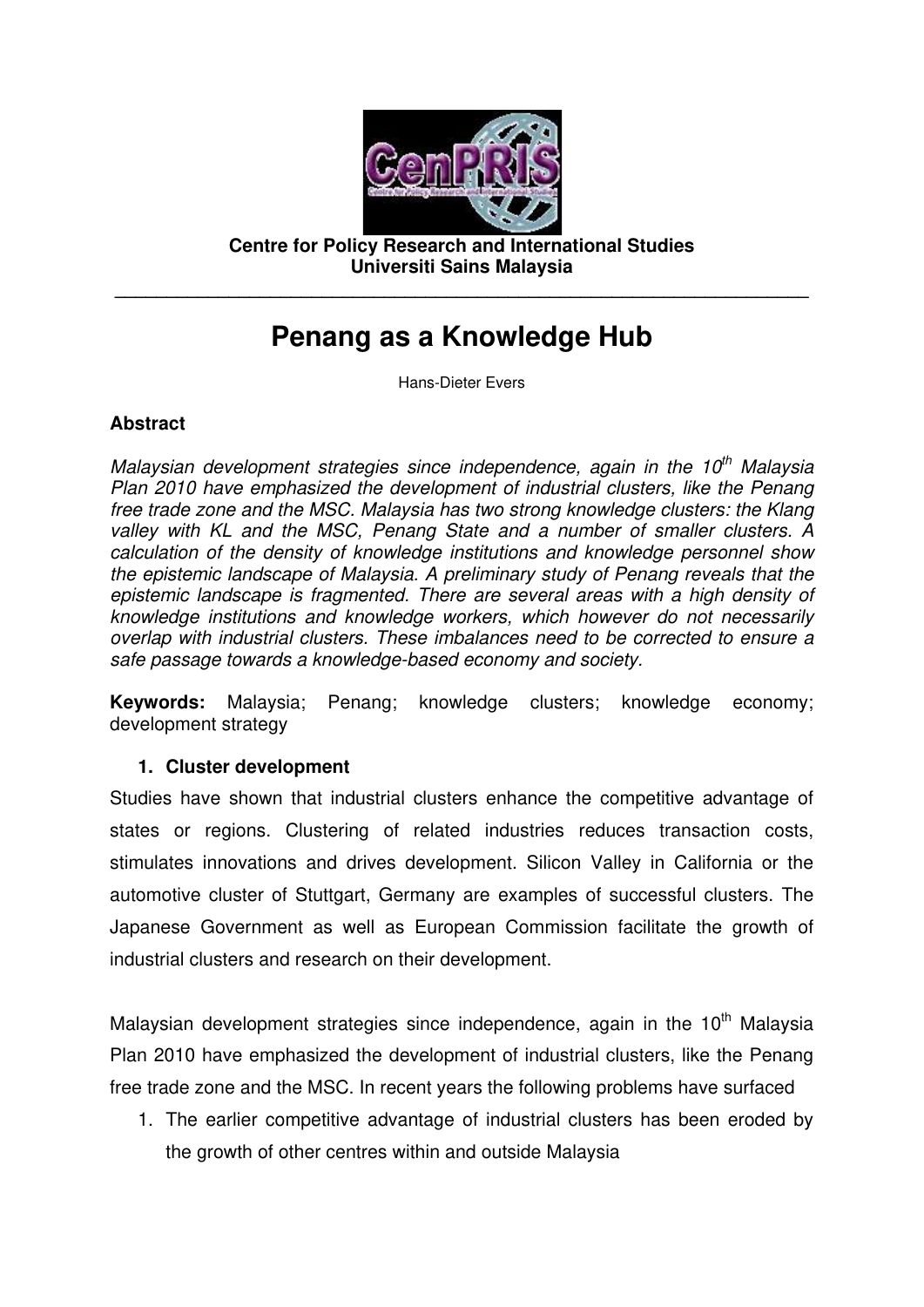- 2. The internal structure of industrial clusters did not develop an optimal diversity of firms and institutions
- 3. The external communications and the internal exchange of goods, services and knowledge was not optimized
- 4. Government cluster initiatives required high inputs and did not regard natural cluster developments.

 These problems are clearly related to the transformation from an industrial to a KBE (knowledge-base economy and society). Instead of, or in addition to industrial



❖ an ICT backbone

clusters new knowledge clusters are necessary to maintain the competitive advantage of states and regions. The increasing input of knowledge into production and the production and acquisition of new knowledge will create a new "epistemic landscape" with a new architecture of knowledge production and innovation. Such an epistemic landscape consists of

 a concentration of knowledge workers and highly-educated manpower,

 $\div$  institutions of higher learning and research

companies with strong R&D

#### **2. Malaysia and Penang**

Malaysia has two strong knowledge clusters: the Klang valley with KL and the MSC, Penang State and a number of smaller clusters. A calculation of the density of knowledge institutions and knowledge personnel show the epistemic landscape of Malaysia (see map). Penang has the potential to change from an industrial cluster to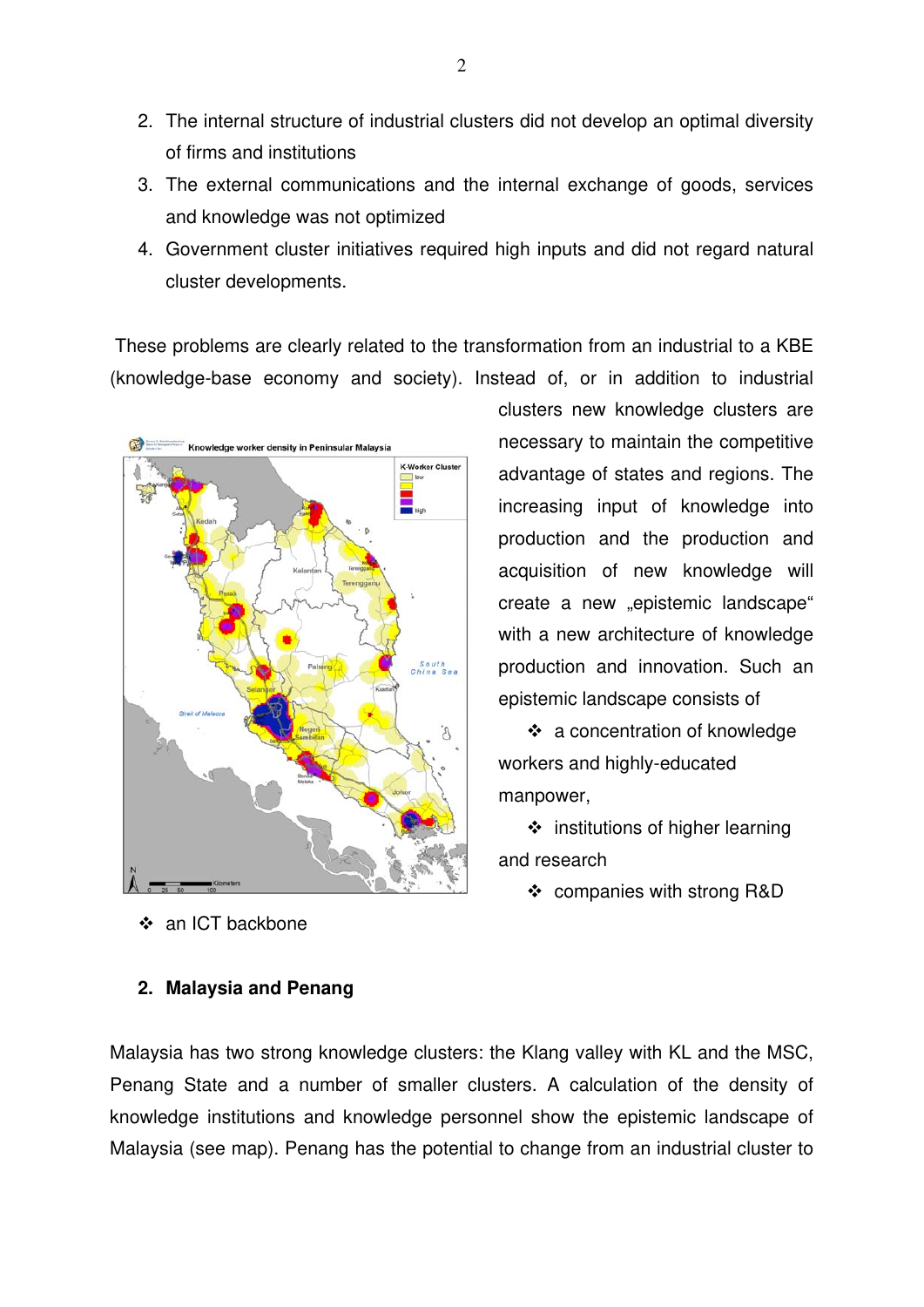a knowledge cluster. For this purpose **Penang has to reinvent itself as a "knowledge hub".** 

A preliminary study of Penang reveals that the epistemic landscape is fragmented. There are several areas with a high density of knowledge institutions and knowledge workers, which however do not necessarily overlap with industrial clusters. A number of further issues need to be clarified.

- 1. To what degree is knowledge transferred and shared between universities, research institutions, non-governmental institutes, industry and the government?
- 2. How far is local knowledge integrated into knowledge producing and disseminating institutions?
- 3. Are there knowledge hubs of specialised expertise?



### **4. Knowledge Cluster Strategy**

There are insufficient data on knowledge exchange both within and outside Penang, but it can be assumed that there is room for improvement. The so-called "triple helix"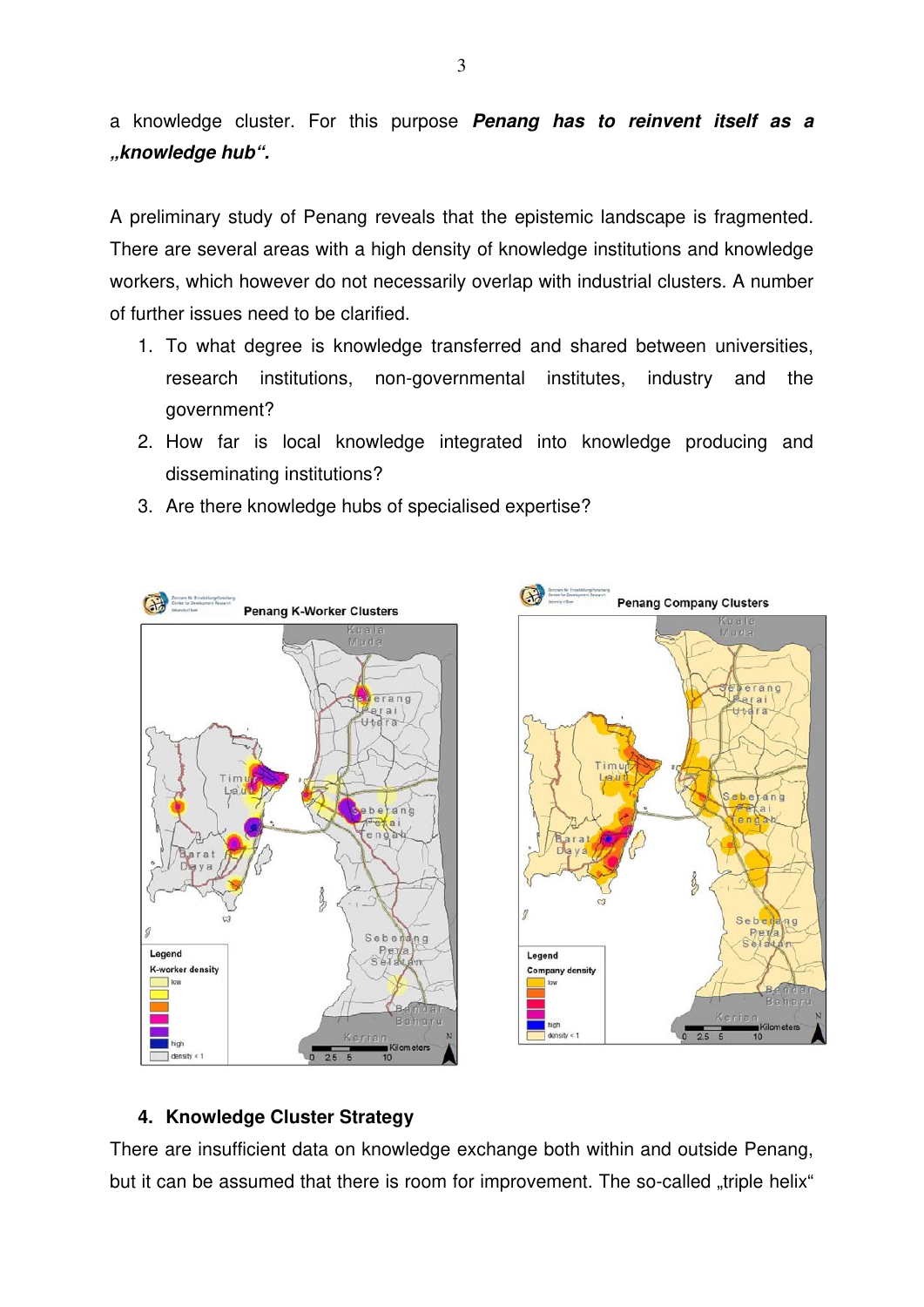of research institutes, government and industry needs to be strengthened. Our maps show that clusters of knowledge workers and high-tech companies do not completely overlap. This can be taken as an indicator that industrial companies are short of knowledge workers.

USM as an APEX university has impressive research capabilities and has improved its international cooperation considerably (see map), but it should be investigated how far this potential is utilized to support industrial R&D, NGOs and government agencies.

Penang can develop and integrate its knowledge clusters further and advertise its position as one of the major knowledge hubs in Malaysia and the ASEAN region. The existence of knowledge hubs are incentives for investment and attract capital and high level manpower.



### **5. Definitions**

*Knowledge clusters are agglomerations of organizations that are production-oriented. Their production is primarily directed to knowledge as output or input. Knowledge clusters have the organizational capability to drive innovations and create new industries. They are central*